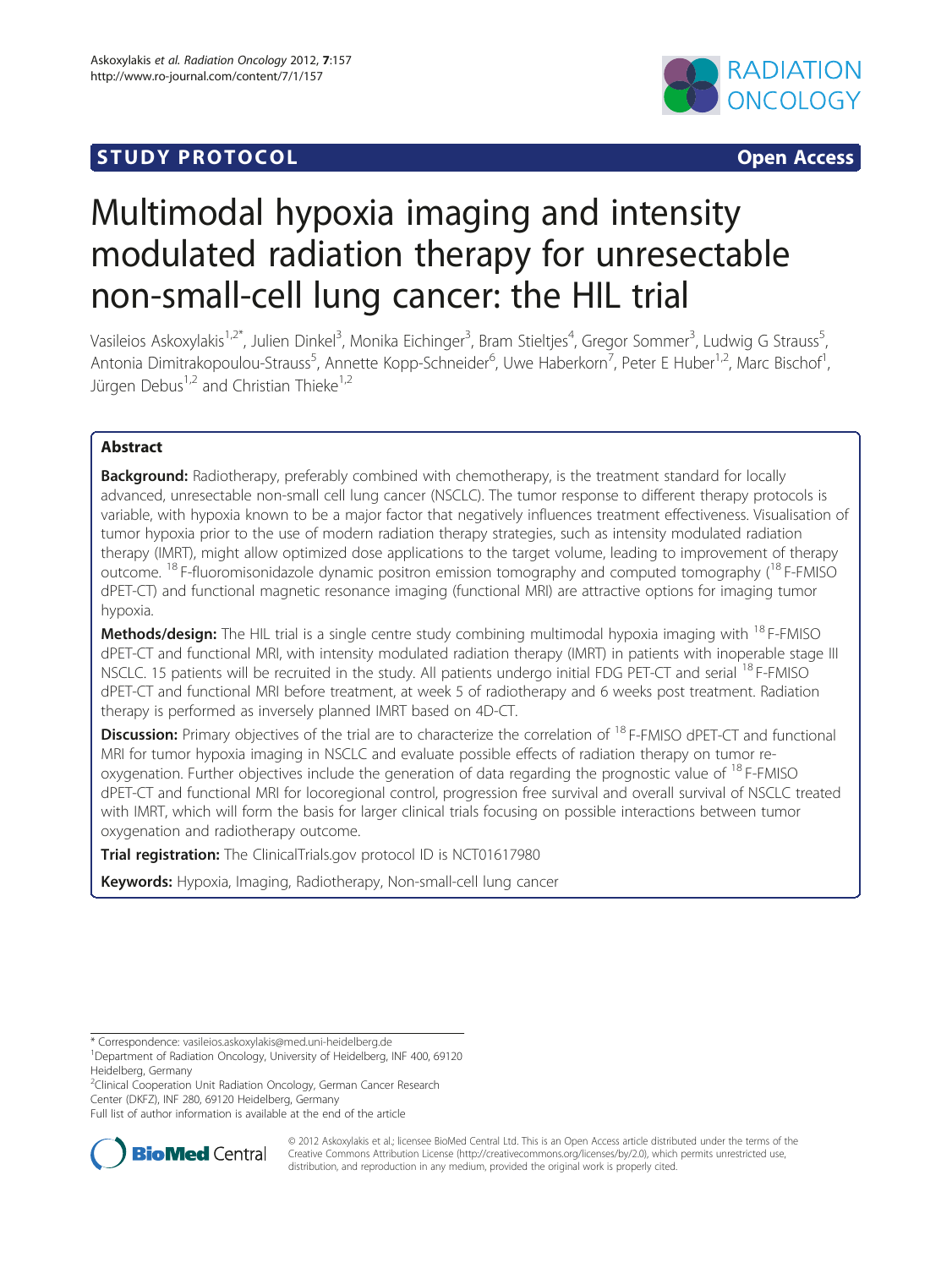# Background

Lung cancer is the leading cause of cancer mortality. The disease is worldwide diagnosed in about 1.35 million patients yearly and is responsible for about 1.18 million deaths yearly [\[1](#page-5-0)]. Non-small-cell lung cancer (NSCLC) accounts for 75% of all cases. The treatment of choice is surgery however a radical resection is possible in only 20% of all cases. Radiation therapy alone or combined with chemotherapy are therapeutic alternatives for tumors that are surgically not resectable. Application of 60-66 Gy by external beam radiotherapy results in a mean local tumor control of about 12 months [\[2](#page-5-0)], whereas combined radio-chemotherapy, preferably platinum-based, leads to a significant survival improvement compared to irradiation alone [\[3](#page-5-0)].

Although there is evidence that dose escalation is related with increased local control and improved overall survival, a higher radiation dose is also related with increased lung toxicity and severe side effects, such as radiation induced pneumonitis and lung fibrosis [[4\]](#page-5-0). To reduce side effects, advanced technologies that allow a more accurate dose delivery to the target volume minimizing healthy tissue toxicity have been developed. A promising technology in this respect is the intensity modulated radiation therapy (IMRT) [\[5](#page-5-0)].

Furthermore, use of fluorine-18 deoxyglucose dynamic positron emission tomography and computed tomography (FDG dPET-CT) improved disease staging, whereas the development of four-dimensional computed tomography (4D-CT) enabled a more precise target volume definition [[6,7\]](#page-5-0). 4D-CT can improve radiotherapy targeting, since it provides information about the motion of the target but also about changes of the pulmonary parenchyma as a result of breathing-associated changes in air content [\[8,9](#page-5-0)]. In addition, advanced dynamic contrast enhanced magnetic resonance imaging (DCE-MRI) techniques allow a better visualization of tumor heterogeneity, as well as an improved assessment of tumor vascularization and more accurate differentiation between benign processes such as inflammation or atelectasis and malignant tumor lesions [\[10,11](#page-5-0)].

However, despite the development of diagnostic and therapeutic modalities, lung tumors still show a variable resistance to available regimens of radio-chemotherapy. One of the factors that increase therapy resistance is hypoxia. Tumor hypoxia is associated with a malignant phenotype, characterized by high invasiveness, increased potential for progression and metastasis and poor prognosis [\[12,13](#page-6-0)]. Subphysiologic levels of oxygen are present in the majority of human tumors and lead to an up to 3-fold increase of resistance against antineoplastic strategies  $|14|$  $|14|$  $|14|$ .

The leading role of hypoxia in radiation resistance reveals the necessity for the development and evaluation

of hypoxia imaging assays. Such assays would allow a better characterization of tumor heterogeneity and facilitate the improvement of targeted therapies, as well as the development of novel strategies for prediction of treatment outcome. An extensively investigated tracer for visualization of tumor hypoxia by dynamic positron emission tomography and computed tomography (dPET-CT) is fluorine-18-labeled fluoromisonidazole ( <sup>18</sup> F-FMISO; half time 110 min). Various preclinical and clinical studies have revealed a correlation between oxygen measurements and <sup>18</sup> F-FMISO uptake [[15](#page-6-0)]. In metastatic head and neck cancer, the retention of <sup>18</sup> F-FMISO was found to be significantly greater in hypoxic tumors, especially at  $pO_2$  values <5 mmHg [\[16](#page-6-0)]. A study of 12 patients with head and neck carcinoma, who received FMISO-PET scans before radiotherapy, revealed that the tracer uptake was a prognostic indicator of treatment response [[17\]](#page-6-0). In regard to NSCLC, a study performed in 14 patients demonstrated an association between high tumor-to-muscle FMISO uptake ratios and risk of relapse [[18\]](#page-6-0). Furthermore, a trial of 8 patients with NSCLC who were treated by combined radiochemotherapy and received serial <sup>18</sup> F-FMISO-PET scans showed an association between FMISO uptake decrease post treatment and favourable therapy outcome [\[19](#page-6-0)].

Further non-invasive methods for in vivo oxygenation monitoring include modern magnetic resonance imaging (MRI) and magnetic resonance spectroscopy (MRS) applications. MRI approaches comprise perfusion functional MRI for evaluation of tissue hemodynamics through characterization of blood flow patterns, as well as approaches based on the effects of local oxygen tension on the magnetic susceptibility effects of oxy- and deoxyhemoglobin and on the effects of paramagnetic oxygen on the relaxation times of tissue water [[20\]](#page-6-0).

Aim of the present trial is to investigate the correlation of <sup>18</sup> F-FMISO dPET-CT and functional MRI for tumor hypoxia imaging in patients with inoperable stage III NSCLC, treated with 4D-CT based IMRT. Furthermore, through serial <sup>18</sup> F-FMISO dPET-CT and functional MRI investigations prior, during and post treatment, possible effects of radiation therapy on tumor re-oxygenation and their influence on treatment response will be evaluated.

# Methods/design

# Trial organisation

The HIL-trial has been designed by the study initiators at the Clinical Cooperation Unit Radiation Oncology at the German Cancer Research Center (DKFZ), the Clinical Cooperation Unit Nuclear Medicine at DKFZ, the Department of Radiology at DKFZ and the Department of Radiation Oncology at the University of Heidelberg. The trial is carried out at DKFZ in co-operation with the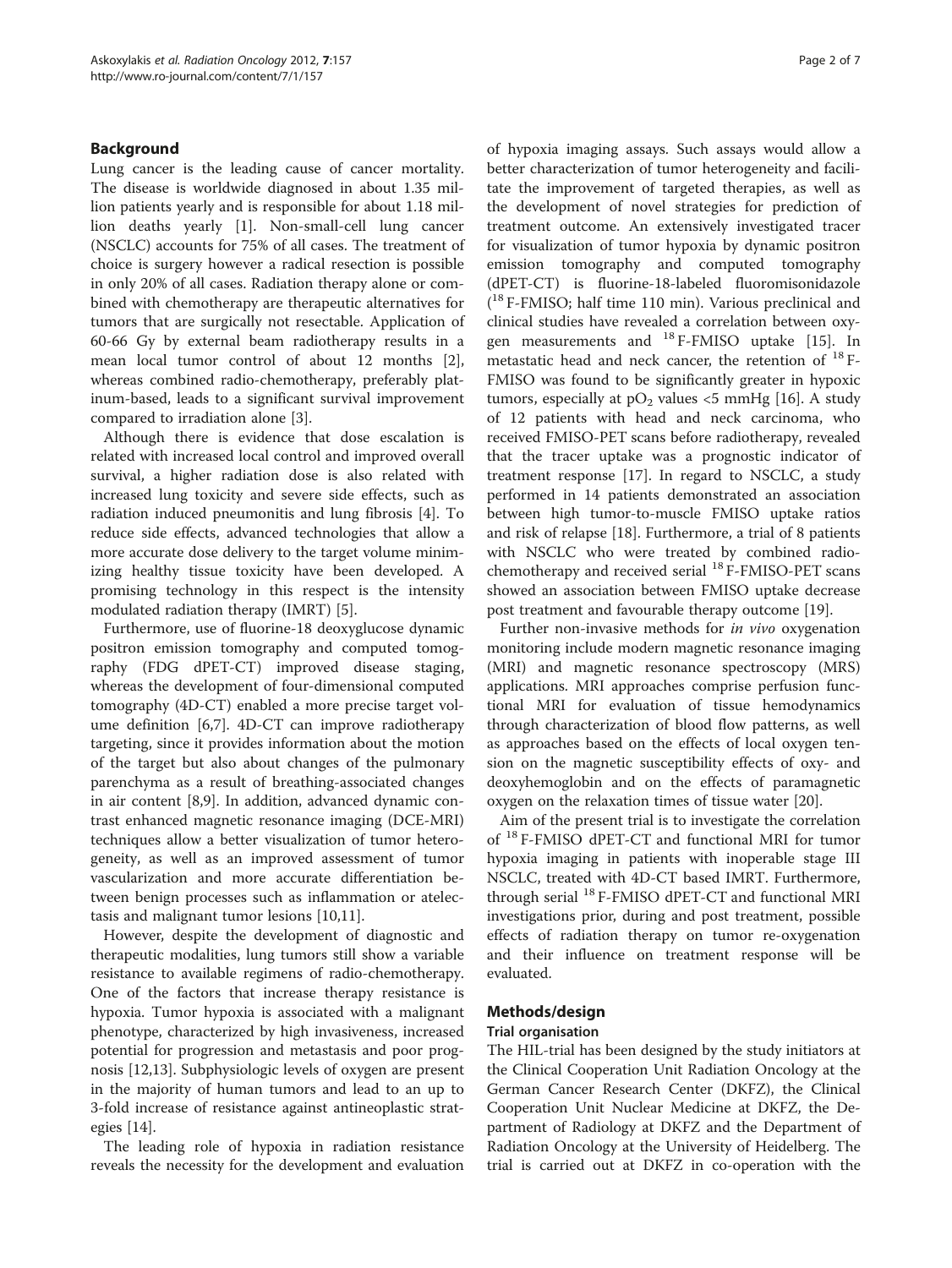Department of Radiation Oncology at the University of Heidelberg.

# Coordination

The trial is coordinated by the Clinical Cooperation Unit Radiation Oncology at DKFZ and the Department of Radiation Oncology at the University of Heidelberg. DKFZ is responsible for trial management and quality assurance including reporting and database management.

# Study design

The study is designed as a single centre trial with an accrual of 15 patients with inoperable stage III NSCLC. Patients fulfilling the inclusion criteria are treated with intensity modulated radiation therapy (IMRT). All patients undergo serial <sup>18</sup> F-FMISO dPET-CT and functional MRI before treatment, at week 5 of radiotherapy and 6 weeks post treatment. The trial workflow is depicted in Figure 1.

# Study objectives

Primary aim of the study is to characterize the correlation of <sup>18</sup> F-FMISO dPET-CT and functional MRI for tumor hypoxia imaging in patients with stage III NSCLC treated with intensity modulated radiation therapy



(IMRT). This will be achieved through correlation between functional MRI parameters, such as diffusion coefficients and <sup>18</sup> F-FMISO dPET-CT parameters, such as standard uptake value (SUV) in matched regions of interest. Further objectives are to evaluate changes in <sup>18</sup> F-FMISO dPET-CT and functional MRI parameters during radiation treatment and characterize their prognostic value for locoregional control, progression free survival and overall survival.

# Investigators

Patient treatment is performed by radiation oncologists at the Clinical Cooperation Unit Radiation Oncology at DKFZ. 4D-CT and functional MRI scans are performed at the Department of Radiology at DKFZ. dPET-CT studies are carried out at the Clinical Cooperation Unit Nuclear Medicine at DKFZ.

# Data handling, storage and archiving

All findings, including clinical and laboratory data, are documented by the investigator or an authorized member of the study team in the subject's medical record. The investigator is responsible for ensuring that all sections are completed correctly and that entries can be verified against source data. All missing data or inconsistencies are reported back to the investigators and clarified by the responsible investigator. If no further corrections are to be made in the database it will be declared closed and used for analysis. The data will be stored and archived according to  $$13$  of the German GCP-Regulation and  $$28c$  of the German X-Ray Regulation (RöV) and §87 of the German Radiation Protection Regulation (StrlSchV) for at least 30 years after the initial termination.

# Ethics, informed consent and safety

The final protocol was approved by the ethics committee of the University of Heidelberg, Heidelberg, Germany (Nr: S-249/2009). The trial is sponsored by the Federal Ministry of Education and Research (BMBF) of Germany as part of the research fund "DOT-MOBI" (Nr.: 01IB08002B). This study complies with the Helsinki Declaration and its recent German version, the Medical Association code of conduct, the principles of Good Clinical Practice (GCP) and the Federal Data Protection Act. The trial is carried out in keeping with local legal and regulatory requirements. The medical secrecy and the Federal Data Protection Act are followed. The ClinicalTrials.gov protocol ID is NCT01617980.

# Patient selection

Inclusion criteria for the trial are:

Documented inoperable, histologically confirmed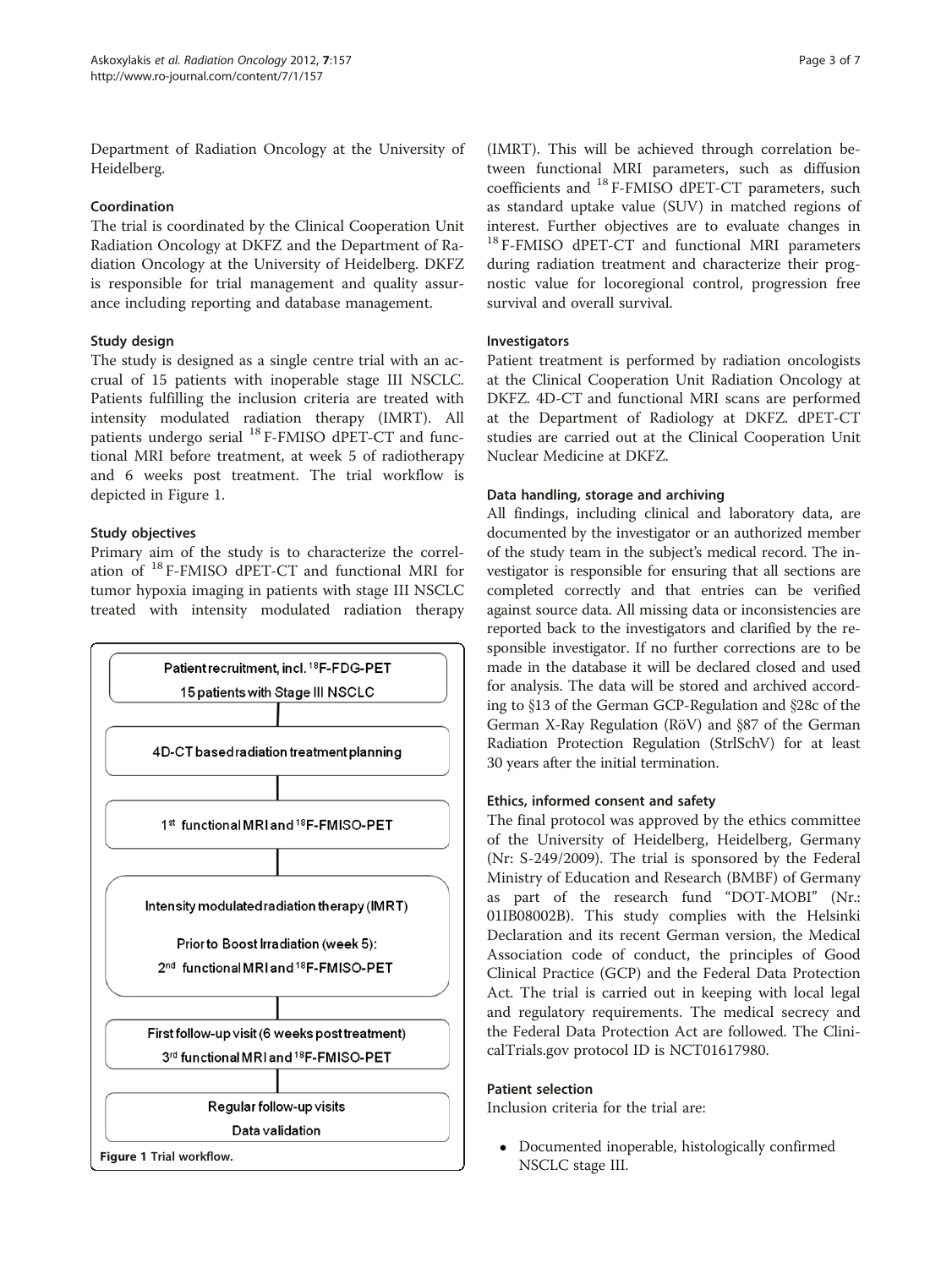- Sufficient remaining lung function (FeV<sub>1</sub> > 1.5 l/s or at least 50% of the respective individual norm value).
- Karnofsky Performance Score of 70% or higher.
- $\bullet$  Patients > 18 years of age.
- Adequate haematological function (wbc > 3000  $\times$  10<sup>3</sup> /ml, thc  $>100 \times 10^6$  /ml, Hb  $>10$  g/dl)
- Adequate hepatic and renal function
- Written informed consent

Exclusion criteria for the trial are:

- Patient refusal
- Severe concurrent systemic disease
- Other malignancies
- Hypersensitivity to x-ray contrast medium or <sup>18</sup> F-FMISO
- Claustrophobia
- Cardiac pacemaker
- Severe renal or hepatic insufficiency
- Pregnancy or lactation

### Study plan

15 patients are included in the study according to the criteria above. Eligible patients are informed about participation in the trial with possible benefits and risks, and written informed consent is obtained. Staging is completed through performance of thoracic CT scan, abdominal ultrasound and <sup>18</sup> F-FDG dPET-CT scan.

### IMRT treatment planning

After immobilization in a vacuum mattress a contrastenhanced thoracic CT scan including 4D respiratory triggering is carried out. CT data are synchronized with the recorded respiratory signal and 4D reconstructions are performed to evaluate the motion of the thoracic organs and the tumor during the breathing cycle. Based on the 4D-CT data set, radiation treatment planning is performed as inverse planning. <sup>18</sup> F-FMISO dPET-CT and functional MRI data are not included in target volume definition or dose prescription.

### Radiation therapy

Radiation therapy is performed as intensity modulated radiation therapy (IMRT). A dose of 50-54 Gy is applied to the primary tumor and mediastinal lymph nodes in daily fractions of  $5 \times 2$  Gy. Subsequently, the primary tumor and involved lymph nodes are boosted to a total dose of 60-72 Gy in daily fractions of  $5 \times 2$  Gy. Tolerance doses of thoracic organs at risk are not exceeded.

Treatment is carried out on an out-patient basis unless the condition of the patient requires hospital administration.

<sup>18</sup> F-FMISO positron emission tomography<br><sup>18</sup> F-FMISO is provided by Iason (Graz, Austria).  $18$  F-FMISO dPET-CT investigations are performed prior to radiotherapy, at week 5 of radiation therapy and at 6 weeks post treatment. dPET-CT examinations are performed after the i.v. injection of  $^{18}$  F-FMISO using an Biograph mCT S128 (Siemens Medical Solutions Co., Erlangen, Germany). The dynamic studies are acquired with a 28-frame protocol for one hour. Quantification is performed following the iterative reconstruction of the dPET-CT data using a dedicated software package. Generally, volumes-of-interest (VOIs) are placed over the tumor and reference regions, followed by a compartment and non-compartment analysis. A two-tissue compartment model is the model of choice and five parameters are obtained. The quantification includes the calculation of the fractional blood volume, also named as vessel density (VD), the parameters k1 and k2, which reflect the influx and efflux of FMISO into and out of the cells, and k3 and k4, which are related to the trapping and re-oxygenation of FMISO. For the input function the mean value of the VOI data obtained from a large arterial vessel like the descending aorta is used. Besides the VOI based analysis, parametric images are calculated to assess dedicated parameters of the FMISO kinetics.

Furthermore, a non-compartment model based on the fractal dimension is used. The fractal dimension (FD) is a parameter for the heterogeneity and is calculated for the time activity data of each individual VOI. The values of the fractal dimension vary from 0 to 2 showing the deterministic or chaotic distribution of the tracer activity. We use a subdivision of 7 × 7 and a maximal SUV of 20 for the calculation of FD. Details of the quantification of the dPET data have been published elsewhere [\[21](#page-6-0)].

### Functional MRI

Functional MRI investigations are performed prior to radiation therapy, at week 5 of radiation therapy and at 6 weeks post treatment. All examinations are performed using a clinical 1.5-T MRI scanner (Magnetom Avanto, Siemens Medical Solutions, Erlangen, Germany).

The standard protocol comprises a coronal and a transversal breath-hold TrueFISP, T2w single-shot half-Fourier TSE (HASTE) and T1w 3D-GRE (VIBE) sequence. Afterwards, a navigator triggered transversal T2w-FatSat sequence (T2-FS BLADE) is carried out.

Diffusion weighted imaging (DWI) is performed using an axial single shot echoplanar (EPI) sequence with and without flow-compensation. A total of ten b-values (0, 10, 25, 50, 100, 200, 300, 400, 500 and 800 s/mm2) is acquired, enabling extraction of diffusion and perfusion parameters. DWI parameters are evaluated based on the Intravoxel Incoherent motion (IVIM) model [\[22](#page-6-0)],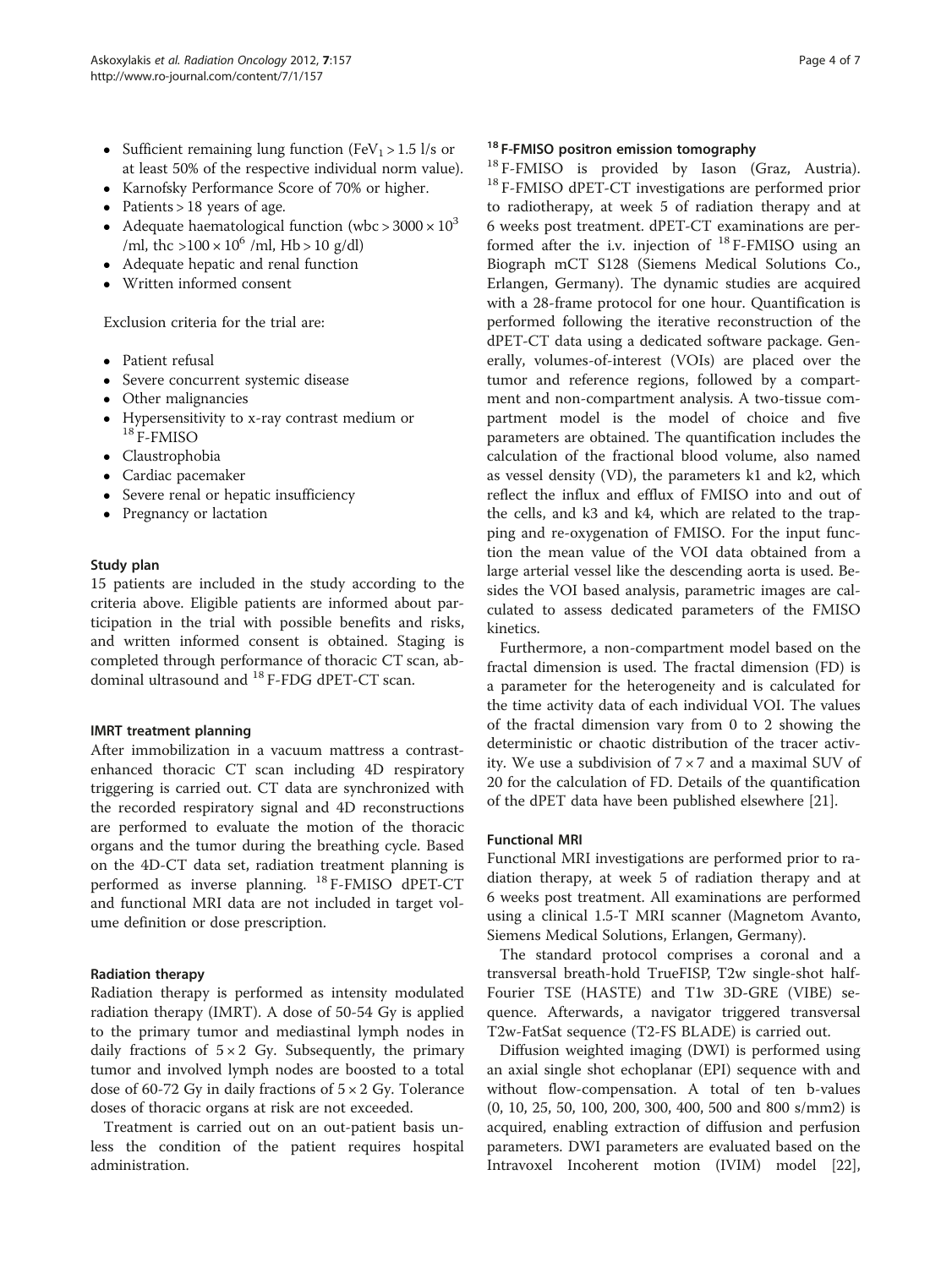yielding the parameters perfusion fraction f and diffusion constant D, using in house developed open-source software MITK Diffusion, Version 2011 (downloadable at [www.mitk.org\)](http://www.mitk.org). The parameter estimation is based on the assumption that the diffusion measurement is influenced by mainly two effects, a perfusion related effect introduced by the molecules moving in the capillary network (pseudodiffusion coefficient, D\*) and extravascular effects of passive diffusion (D). Since a simultaneous nonlinear fit for all parameters D, D\*, and the weighting coefficient f can be instable, measurement at b-values greater than 200 s/mm<sup>2</sup> are used in a first step to estimate f and D as described [\[23](#page-6-0)]. D\* is then calculated in a second step by using exhaustive search.

Lung cancer perfusion is assessed using a spoiled 3D gradient echo sequence after bolus injection of 0.07 mmol/kg body weight of Gd-DTPA. Ten acquisitions in one expiratory breath hold  $(10 \times 2.25 \text{ s} = 22 \text{ s})$ are followed by 50 navigator-triggered acquisitions under free breathing (total TA 4½ min). After a co-registration of the 3D data sets, a ROI-based visualization of the signal-time curves is performed as described [\[24](#page-6-0)].

Furthermore, a time-resolved echoshared gradient echo sequence (TWIST) is performed for assessment of three-dimensional tumor motion (240  $\times$  0.5 s = TA 2 min). A dynamic 2D-TrueFISP sequence acquired in coronal orientation crossing the centre of the tumor provides additional information about lung and tumor motion during the breathing cycle.

Contrast-enhanced sequences breath hold 3D-GRE sequence (VIBE) completes this protocol. The in-room time for the complete protocol is approximately 30 min.

### Clinical follow up

The first follow-up is planned 6 weeks post treatment and includes study-related <sup>18</sup> F-FMISO dPET-CT and functional MRI examinations. Further regular follow-up visits are scheduled every 3 months for the first 2 years, every 6 months for the following 3 years and thereafter yearly. Individual trial participation is completed three years after patient enrolment or death of the patient.

The therapeutic efficacy will be evaluated through thoracic CT-scan at follow up visits.

### Evaluation of local response

Local response evaluation is performed according to the RECIST Criteria (Response Evaluation Criteria in Solid Tumours) [[25\]](#page-6-0).

### Statistical analysis

The study is a prospective and non-randomized trial with inclusion of 15 patients. Repeated examinations with <sup>18</sup> F-FMISO dPET-CT and functional MRI lead to longitudinal data for every patient. The data consists of maps obtained from both measurement devices. Data are quantitative measurements but may be dichotomized or categorized into more than two classes. For all parameters, differences between the site of local relapse and a selected control region are derived and compared by paired tests at 5% level.

All analyses are exploratory. A sample size calculation cannot be performed because neither standard deviation of the differences has been estimated before, nor the relevant difference is known. Therefore, the study will be used to generate hypotheses for future research.

In the frame of the radiation therapy planning study, virtual radiation therapy strategies will be compared to the radiation therapy administered to the patient.

### **Discussion**

Radiation therapy in combination with platinum-based chemotherapy is the treatment of choice for inoperable non-small-cell lung cancer. The development of modern radiation delivery techniques, such as intensitymodulated radiotherapy (IMRT) optimized treatment planning, enabled better sparring of surrounding healthy tissues and decreased treatment-related toxicity [[26,27\]](#page-6-0).

Compared with other cancer entities, in case of lung cancer tumor motion during the breathing cycle and variation of the target size due to changes in air content of the pulmonary parenchyma enhance the complexity of issues involved in radiation therapy planning, impede the definition of target volume and limit IMRT. In recent years, major progress has been made, mainly through the development of four dimensional respiratory triggering CT-scan planning modalities and MRI applications that allow a spatial resolution in the assessment of tumor, healthy lung parenchyma, chest wall and diaphragm [\[28](#page-6-0)].

The outcome of radiation therapy is however often limited by features of the tumor microenvironment. The therapeutic effect of radiation therapy is known to be negatively influenced by low tumor oxygen levels. Therefore, better understanding of the correlation between radiation resistance enhancing parameter, such as tumor hypoxia, and outcome of radiation therapy applications is of high priority for optimization of radiation therapy strategies and improvement of treatment efficacy.

In this respect, visualization of tumor heterogeneity in regard to hemodynamics and oxygen concentration is necessary. Imaging applications for hypoxia assessment include FMISO PET-CT and functional magnetic resonance imaging. The use of FMISO in hypoxia specific PET approaches is based on its selective reduction in tumor regions with decreased oxygen concentration, and the binding of its metabolites to macromolecules [\[15](#page-6-0)]. However, PET imaging is limited mainly through a reduced spatial resolution. MRI provides high spatial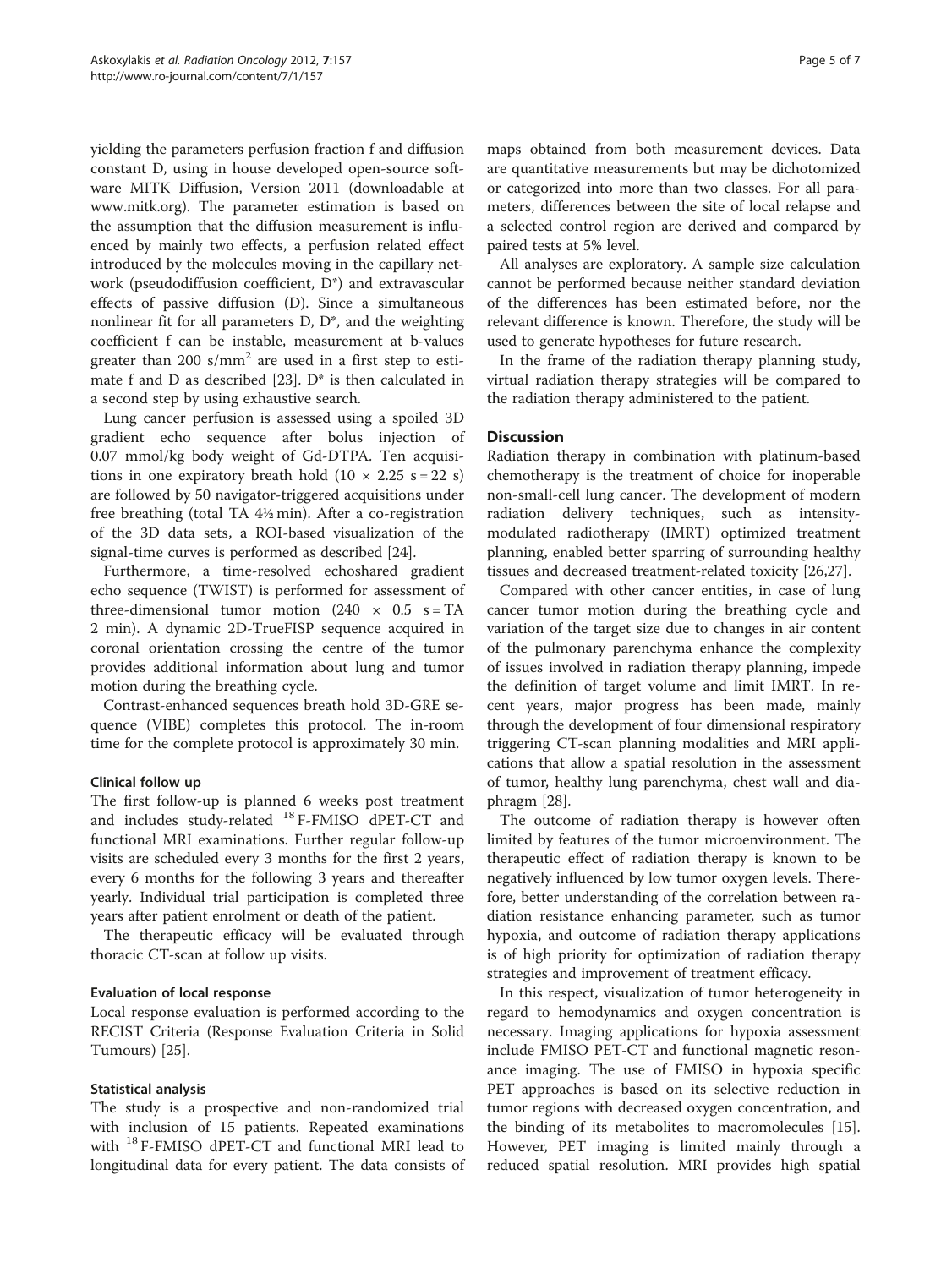<span id="page-5-0"></span>resolution structural and functional information on tumor vasculature and perfusion, including important anatomical details. Therefore, dPET-CT based investigation of variations in FMISO uptake and analysis of functional MRI parameter can provide complementary data about tumor vascularisation, microenvironment, functional and anatomical structures.

Multimodal imaging studies in animal models were combined with tissue section analysis to relate the in vivo non-invasive data to the tumor microenvironment. These studies demonstrated a positive correlation between perfusion related, MRI-derived parameter with early FMISO PET intensity and a negative correlation with late FMISO slope, providing evidence for the hypothesis that tumor regions with reduced perfusion are hypoxic [\[29](#page-6-0)]. However, the same study also revealed issues which should be considered in multimodal approaches, such as volume averaging effects in PET as a result of its lower spatial resolution and perfusion effects of FMISO accumulation in the tumor [\[29](#page-6-0)]. Based on these data, a clinical trial investigated tumor perfusion using MRI and hypoxia measured by FMISO-PET in 13 patients with nodal metastases of head and neck cancer [[30\]](#page-6-0). The results of this study also revealed a negative correlation between FMISO uptake and the perfusion value, supporting the hypothesis that hypoxic tumors are poorly perfused [\[30](#page-6-0)].

Major pathophysiological mechanisms for the onset of tumor hypoxia do not only include structural and functional abnormalities of the tumor vasculature, which can be assessed by perfusion protocols, but also adverse molecular diffusion. The diffusion geometry of tumors can be assessed and visualized by diffusion-weighted MRI (DWI). DWI has been successfully applied in various clinical trials for determination and monitoring of treatment response, indicating that lesions with locoregional recurrence during follow-up correlated with significantly lower diffusion [\[31\]](#page-6-0).

Based on the empiricism of previous trials and on the fact that, although single methods for non-invasive hypoxia imaging are well established, still their complementary potential is not utilized, we designed the HIL trial. Aim of this trial is the evaluation of multimodal tumor hypoxia imaging using <sup>18</sup> F-FMISO positron emission tomography and functional MRI in 15 patients with inoperable stage III NSCLC, receiving 4D-planned intensity modulated radiation therapy. We chose for our trial NSCLC because of the major challenges that are associated with this tumor entity, i.e. the tumor motion due to changes in air content, which impedes the exact image co-registration that is however necessary for pixel-by-pixel comparisons. The HIL trial is an exploratory study. Data gained from this pilot investigation of simultaneous, serial, multimodal approaches on hypoxia

visualization will form the basis for larger clinical studies characterizing in detail possible interactions between oxygen concentration and radiation outcome.

### Competing interests

The authors declare that they have no competing interests.

### Authors' contributions

VA, CT, JDi, PEH and JD planned, co-ordinated and conducted the study. VA, CT and MB are responsible for patient recruitment. ME, GS and BS perform CT and MRI scans and analysis. VA, CT, and MB perform planning and radiation therapy. ADS, LGS and UH perform <sup>18</sup> F-FMISO and <sup>18</sup> F-FDG investigations and analysis. Medical care and follow up is provided by VA and CT. Statistical analysis is performed by AKS. All authors read and approved the final manuscript.

### Acknowledgements

This trial is financed by the Federal Ministry of Education and Research (BMBF) of Germany (Project DOT-MOBI, Nr.: 01IB08002B).

### Author details

<sup>1</sup>Department of Radiation Oncology, University of Heidelberg, INF 400, 69120 Heidelberg, Germany. <sup>2</sup>Clinical Cooperation Unit Radiation Oncology German Cancer Research Center (DKFZ), INF 280, 69120 Heidelberg, Germany. <sup>3</sup>Department of Radiology, German Cancer Research Center (DKFZ), INF 280, 69120 Heidelberg, Germany. <sup>4</sup> Quantitative Imaging-based Disease Characterization, German Cancer Research Center (DKFZ), INF 280, 69120 Heidelberg, Germany. <sup>5</sup>Clinical Cooperation Unit Nuclear Medicine, German Cancer Research Center (DKFZ), INF 280, 69120 Heidelberg, Germany. <sup>6</sup>Department for Biostatistics, German Cancer Research Center (DKFZ), INF 280, 69120 Heidelberg, Germany. <sup>7</sup>Department of Nuclear Medicine, University of Heidelberg, INF 400, 69120 Heidelberg, Germany.

### Received: 10 July 2012 Accepted: 11 September 2012 Published: 14 September 2012

### References

- 1. Askoxylakis V, Thieke C, Pleger ST, Most P, Tanner J, Lindel K, Katus HA, Debus J, Bischof M: Long-term survival of cancer patients compared to heart failure and stroke: a systematic review. BMC Cancer 2010, 10:105.
- 2. Willner J, Baier K, Caragiani E, Tschammler A, Flentje M: Dose, volume, and tumor control prediction in primary radiotherapy of non-small-cell lung cancer. Int J Radiat Oncol Biol Phys 2002, 52:382-389.
- 3. Anderson CS, Curran WJ: Combined modality therapy for stage III nonsmall-cell lung cancer. Semin Radiat Oncol 2010, 20:186–191.
- 4. Lee CB, Stinchcombe TE, Moore DT, Morris DE, Hayes DN, Halle J, Rosenman JG, Rivera MP, Socinski MA: Late complications of high dose (>/=66 Gy) thoracic conformal radiation therapy in combined modality trials in unresectable stage III non-small cell lung cancer. J Thorac Oncol 2009, 4:74–79.
- 5. Christian JA, Bedford JL, Webb S, Brada M: Comparison of inverse-planned three-dimensional conformal radiotherapy and intensity-modulated radiotherapy for non-small-cell lung cancer. Int J Radiat Oncol Biol Phys 2007, 67:735–741.
- 6. De Ruysscher D, Nestle U, Jeraj R, Macmanus M: PET scans in radiotherapy planning of lung cancer. Lung Cancer 2012, 75(2):141–145.
- 7. Yaremko BP, Guerrero TM, Noyola-Martinez J, Guerra R, Lege DG, Nguyen LT, Balter PA, Cox JD, Komaki R: Reduction of normal lung iradiation in locally advanced non-small-cell lung patients, using ventilation images for functional avoidance. Int J Radiat Oncol Biol Phys 2007, 68:562–571.
- 8. Ford EC, Mageras GS, Yorke E, Ling CC: Respiration-correlated spiral CT: a method of measuring respiratory-induced anatomic motion for radiation treatment planning. Med Phys 2003, 30:88–97.
- 9. Guerrero T, Sanders K, Castillo E, Zhang Y, Bidaut L, Pan T, Komaki R: Dynamic ventilation imaging from four-dimensional computed tomography. Phys Med Biol 2006, 51:777–791.
- 10. Fujimoto K: Usefulness of contrast-enhanced magnetic resonance imaging for evaluating solitary pulmonary nodules. Cancer imaging 2008, 3:36–44.
- 11. Henzler T, Schmid-Bindert G, Schoenberg SO, Fink C: Diffusion and perfusion MRI of the lung and mediastinum. Eur J Radiol 2010, 76:329–336.